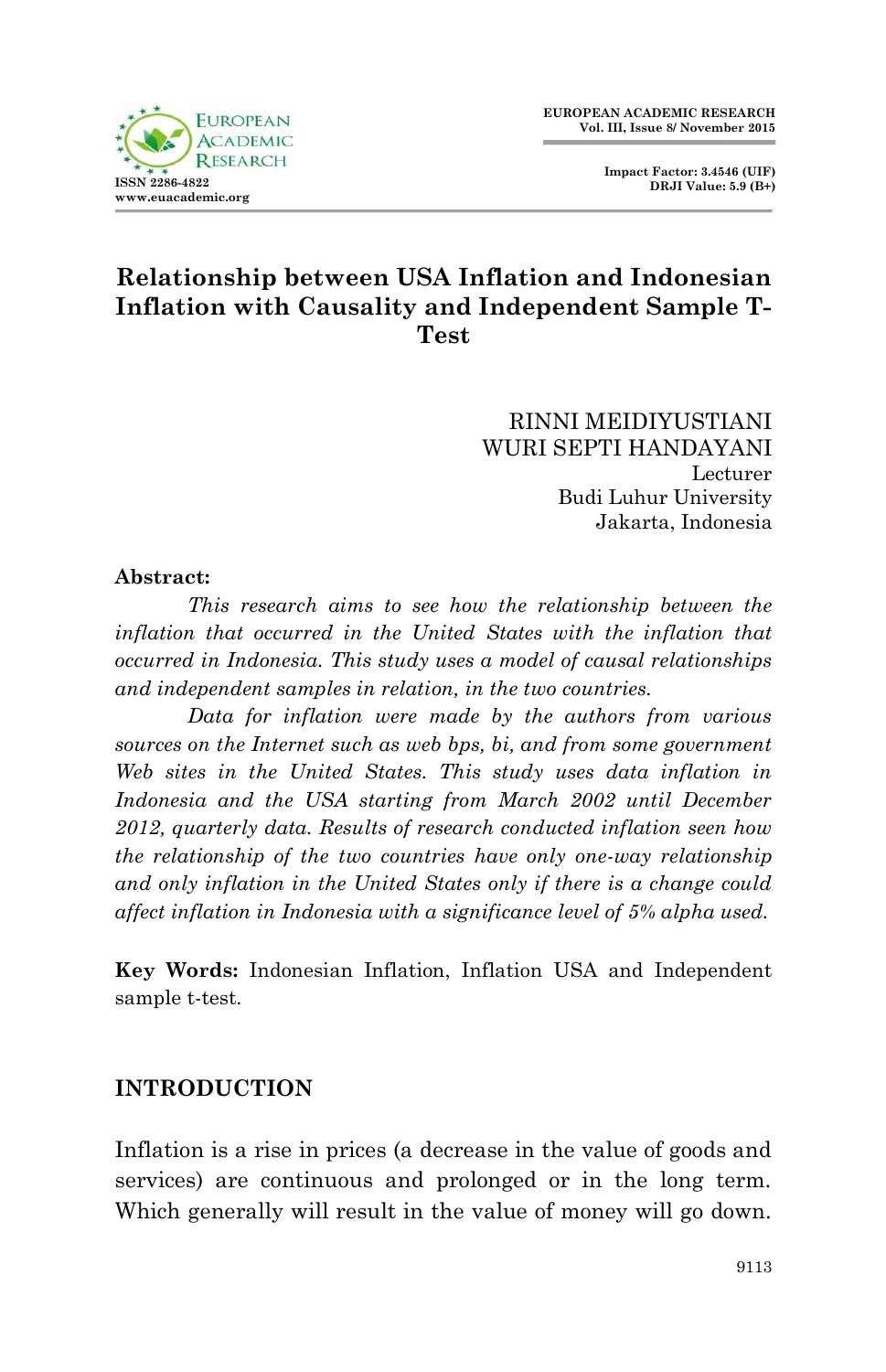Before explaining the other things, the first author will put forward the theories discussed about inflation.

## **Quantity Theory**

This theory is the oldest theory discuss about inflation, but in the development of this theory had been developed from the University of Chicago economists, so this theory is also known as the meneteris (monetarist models) .Theory this emphasis on the role of the money supply and expectations (expectations) community regarding the price increases on the onset of inflation.

The essence of this theory is as follows:

1) Inflation can only happen if there are additional volume of money in circulation, both currency and demand deposits.

2) The rate of inflation is also determined by the rate of the money supply, and by expectations (expectations of) the public regarding future price increases.

# **Keynesian Model**

The rationale for the inflation model of Keynes, that inflation occurs because people want to live beyond the limits of economic, resulting in effective demand of society for goods (aggregate demand) exceeds the amount of goods available (aggregate supply), the result would be inflationary gap. The limited number of inventory (aggregate supply) happens because in the short term production capacity can not be developed to offset the increase in aggregate demand. Therefore, the same as the views of the monetarist, Keynesian models more widely used to describe the phenomenon of inflation in the short term.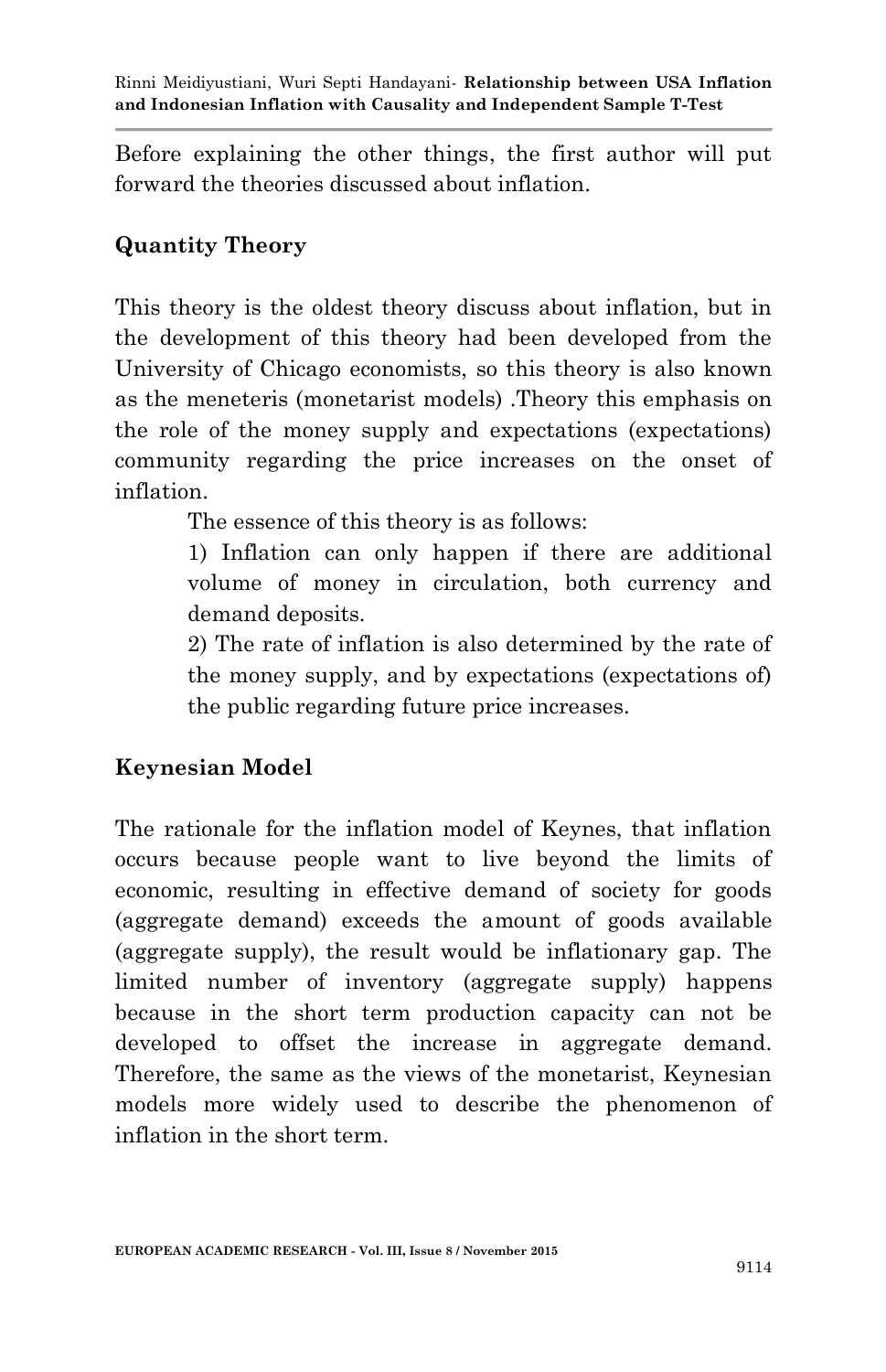With the state's purchasing power among groups in society are not the same (heterogenic), then the next will occur reallocation of goods available from community groups who have relatively low purchasing power of the social groups that have greater purchasing power. These events will continue to occur in the community. Thus, the inflation rate can stop only if one of the segments of society can no longer obtain funding (no longer have the purchasing power) to finance the purchase of goods at the rate prevailing price, so the effective demand of society as a whole no longer exceeds the supply of goods (inflationary gap disappears).

# **Mark Up Model**

On the premise of this theory model of inflation is determined by two components, namely the cost of production and profit margins. The relation between these two components changes with price changes can be formulated as follows:

Price = Cost + Profit Margin

Due to the large profit margin is usually specified as a certain percentage of total cost of production, then the formula can be translated into:

Price =  $Cost + (a\% \times Cost)$ 

Thus, in case of price increases on the components that make up the cost of production and or rise in profit margins will lead to an increase in the selling price of the commodity in the market.

## **LITERATURE REVIEW**

Broadly Inflation can be regarded as continuous price increases resulting from the public's purchasing power had to be decreased, this is because the amount of money in the hands of people are not comparable with the level of price increases that occurred. In various literature can be found sense Inflation is: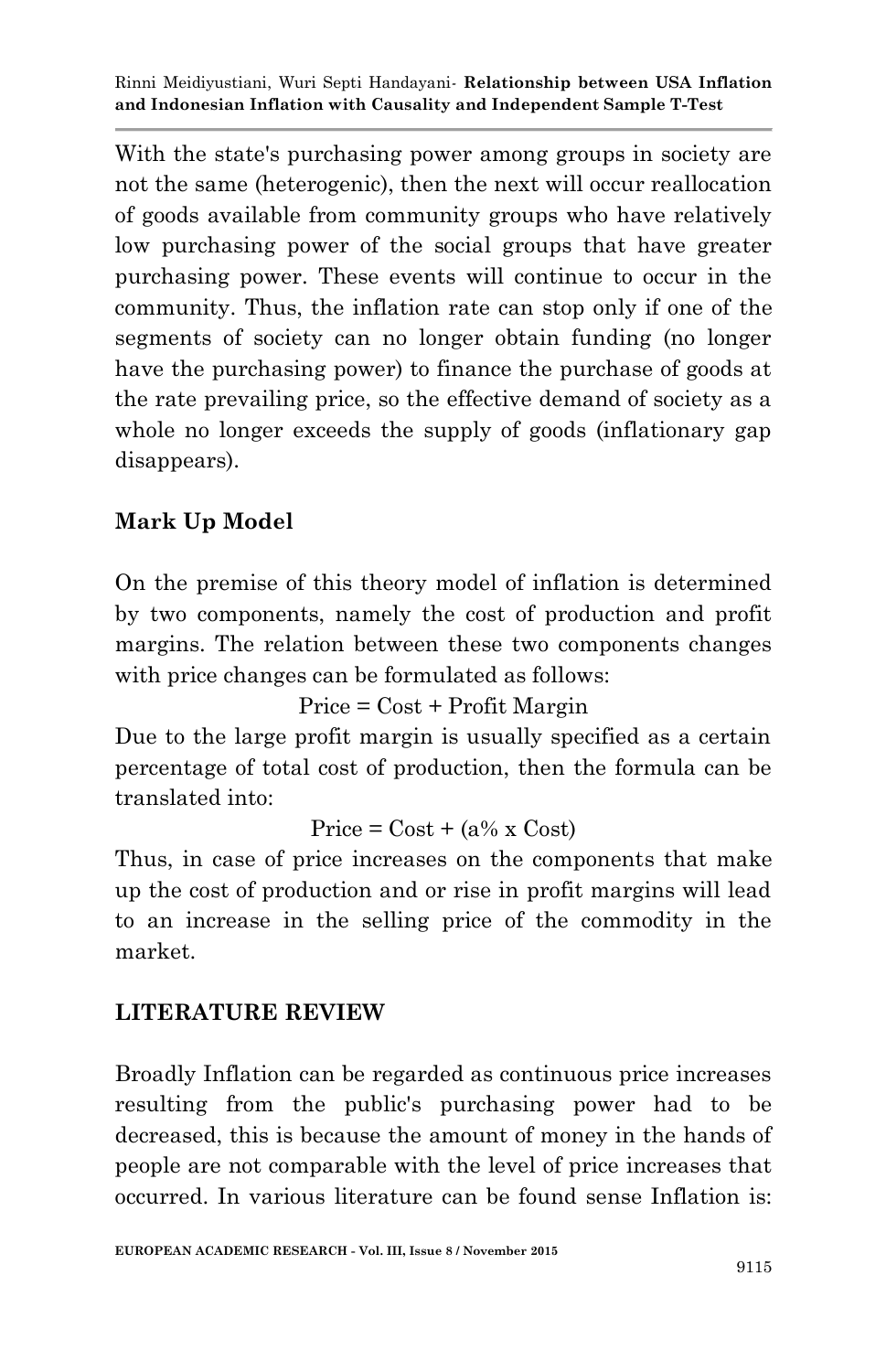"Inflation is a monetary event one that shows a tendency to rise in price of goods in general. Which mean a decline in value for money". (Rimsky K. Judisseno, 2002; 16)

The notion of clearly revealed that with rising prices / inflation may result in the value of money that is to be down (devaluation), so the impact on the level of consumption. In addition to the understanding of the Rimsky also note that the definition of inflation according to a well-known economist in Indonesia, which states that "Inflation is a process of increasing prices prevailing in an economy". (Sadono Sukirno, 2002; 15). In his book, the macroeconomic, Sadono Sukirno mention briefly and clearly that the so-called Inflation is a process of increasing prices. Meanwhile, according to Gerald J. Thuesen and W.J. Fabrycky are quoted in Investment Analysis in the perspective of Economic and Political mention that "Inflation is a state that describes changes in the price level in an economy". (Irham Fahmi, 2006; 79).

And another meaning of inflation is also found in a book entitled The Theory of Macroeconomic bouquet Dwi Eko Waluyo in 2002 which states that "Inflation is one form of economic disease that often arise and affect all countries, the tendency of increase in general prices continuously constantly ".

Definitions are very much in line with the definition of inflation is also mentioned by Bank Indonesia, the central bank defines inflation as follows: "Inflation is the tendency of prices to rise in general and continuous". (Bank Indonesia in Inflation Targeting Framework). Bank Indonesia of understanding, it can be concluded that the price increase of one or two items alone can not be regarded as inflation unless the increase is widespread (or resulted in an increase to other items).

Based on notions such, there is a common perception about inflation, that the so-called inflation is a rise in prices that occurred in general, meaning that occurs in all types of goods and also widespread, which means that the rise in prices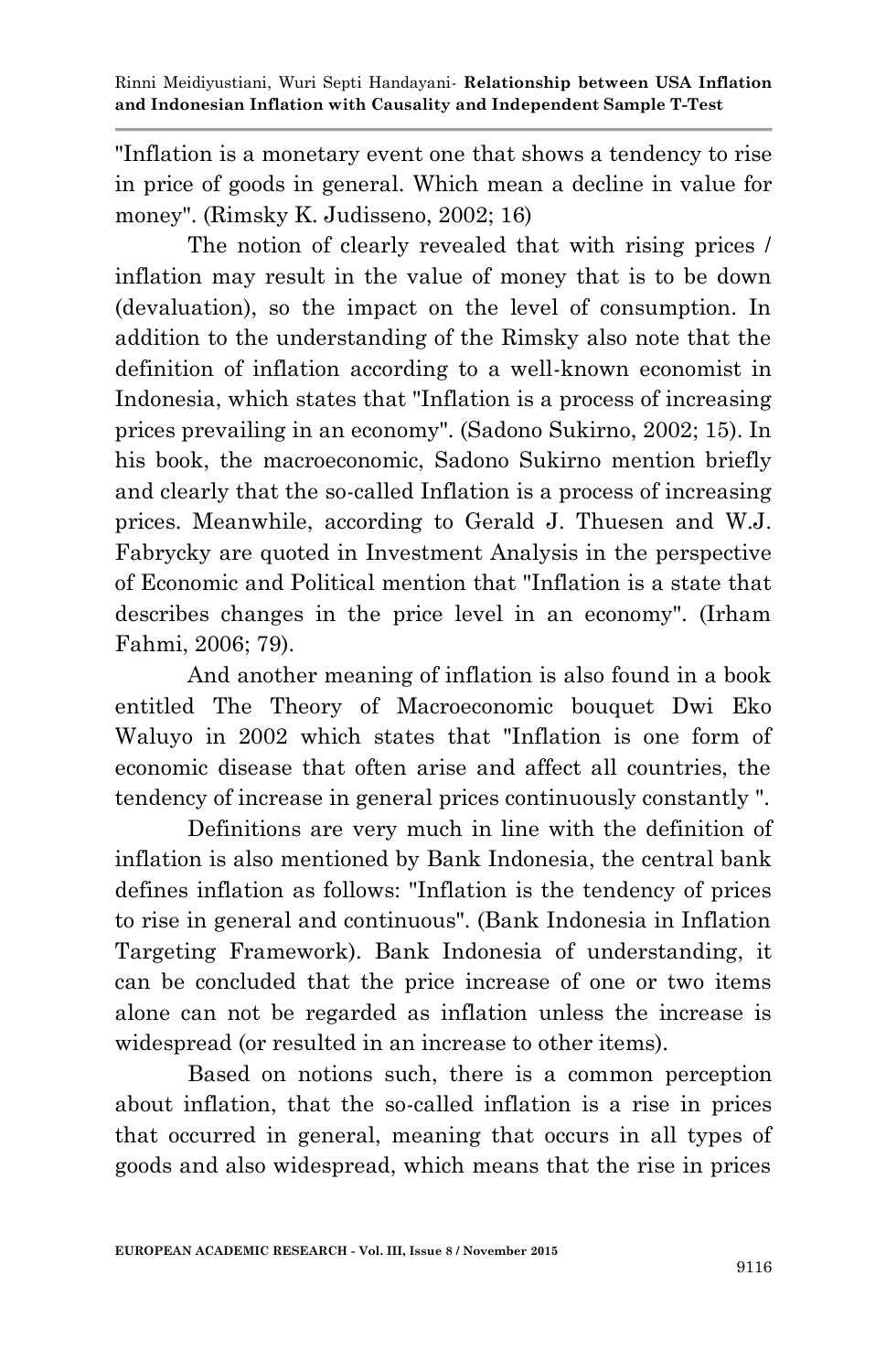has not only occur in an area, but impact the entire region in the country.

## **Types of Inflation**

## **Viewed from Severe Presence of an inflation**

When the scale of severe or absence of inflation, it can be seen as follows: Inflation light to the scale of <10 percent / year. Inflation was the scale of inflation of 10-30 percent / year. Inflasi weight with inflation scale of 30-100 percent / year. Hiperinflasi with inflation scale of  $> 100$  percent / year. (Dwi Eko Waluyo, 2003; 122)

## **Inflation in terms of origin**

Judging from the origin of inflation it can be seen that the inflation is coming from within the country and also from abroad, or better known as imported Inflation. Inflation originating from within the country or is called Domestic Inflation is "Inflation occurs because of the price increase due to the conditions "shock" (surprise) from within the country either because the behavior of the people and the government which resulted in price increases ". (Dwi Eko Waluyo, 2003; 125).

As for the inflation that comes from abroad or the socalled Imported Inflation is a rise in prices caused by rising prices of imported goods, which will lead to pressure on domestic prices.

## **Causes of occurrence of inflation**

Based on some of the books that discussed the macroeconomic mentioned that inflation can occur for several reasons, as a which include is mentioned in the book by Sadono Sukirno. Effect of Inflation: 1) Demand full Inflation pull.2) Inflation insistence cost.3) imported inflation (Sadono Sukirno 2004; 333)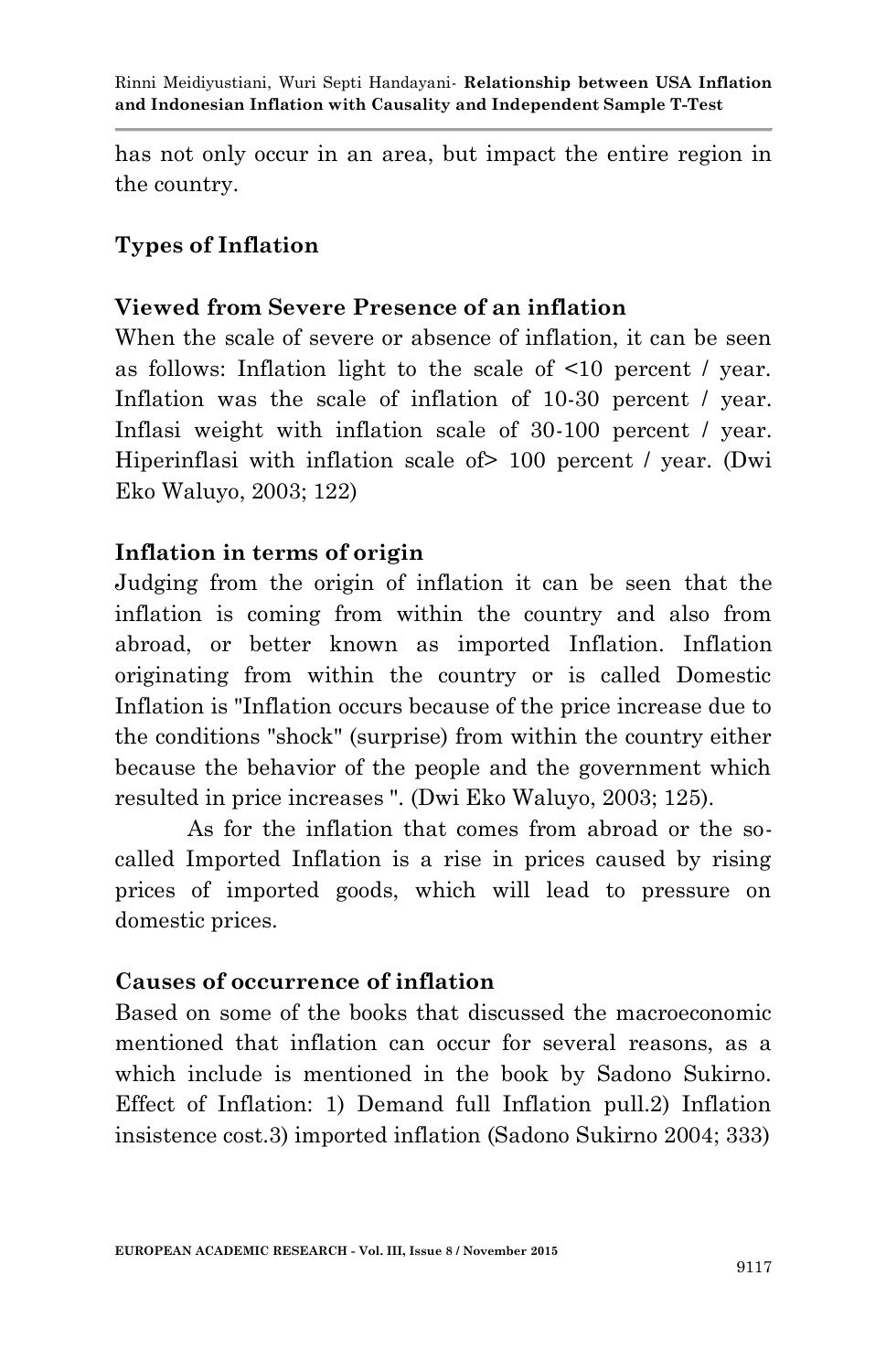### **Demand pull inflation**

"Inflation is the case during the growing economy with high employment rapid. Opportunities create a high level of income and further raise expenditures that exceed the economic capacity of issuing goods and services giving rise to inflation". (Sadono Sukirno, 2004; 333)



**Figure 1: Supply and demand curves**

The US is the aggregate supply curve in the economy, while AD1, AD2 and AD3 is aggregate demand. Suppose initially aggregate demand is AD1, the national income is Y1 and the price level is P1.Perekonomian rapidly growing push to the rise in demand agregat. Yaitu be AD2. Therefore national income reaches the level of full employment, the YF and the price level rises from P1 to PF. This means that inflation has wujud. If public still add their spending then aggregate demand becomes AD3. To meet the growing demand, companies to increase production and cause real national income increased from YF to Y2. The increase in national production exceeds the full employment will lead to a more rapid rise in prices, from P1 to P2.

### **Cost inflation pressure**

Inflation insistence costs occur in the future with a rapidly developing economy when the unemployment rate is very low. (Sadono Sukirno, 2004; 334)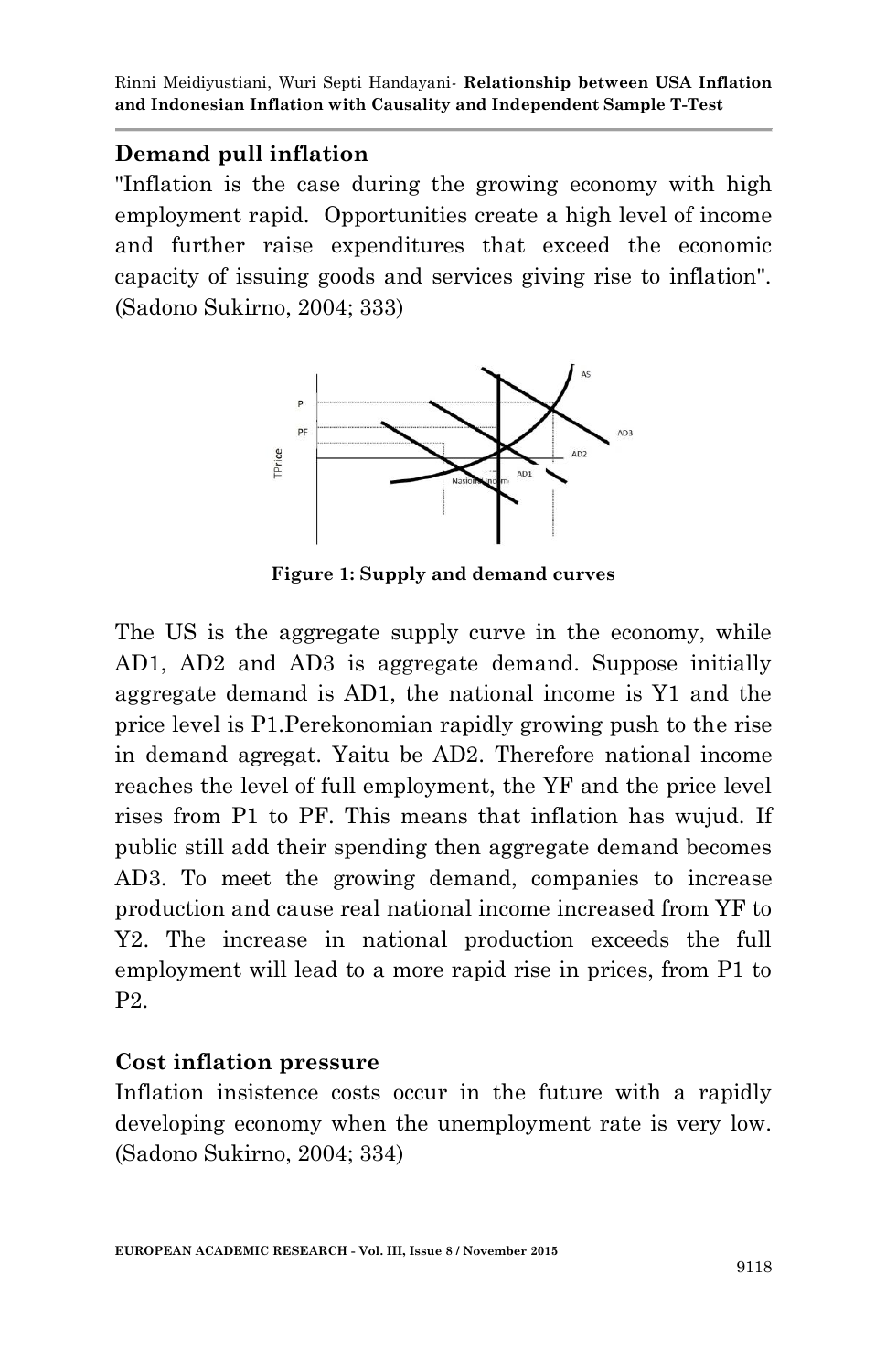

**Figure 2: Inflation Due to insistence Costs**

Curve AS1, AS2 and AS3 is the aggregate supply curve, while the aggregate demands curve AD for example. Suppose initially AS1.Dengan aggregate supply curve is thus initially achieved in the country's economic balance national income Y1, ie national income at full employment, and price levels are at P1. At high level of employment that the companies are in need of labor , This situation tends to result in increase in wages and salaries due to: the Company will try to prevent movement of workers by raising wages and salaries. Attempts to obtain additional workers will only be successful if companies offer wages and salaries higher.

Wage increases will increase costs, and the cost increases aggregate supply function will move upwards, ie from AS1 to AS2. As a result the price level rises from P1 into P2. The high price of goods is pushing the workers demanded wage increases again, the production cost will be higher. This will eventually lead to the aggregate supply curve shifts from AS2 into AS3. This displacement raises the price from P2 to P3. In the process of price increases caused by the increase in wages and the increase in aggregate supply is the real national income continued to decline, from YF or Y1 to Y2 and Y3. Means the result of the wage increase in economic activity will decline below the level of full employment.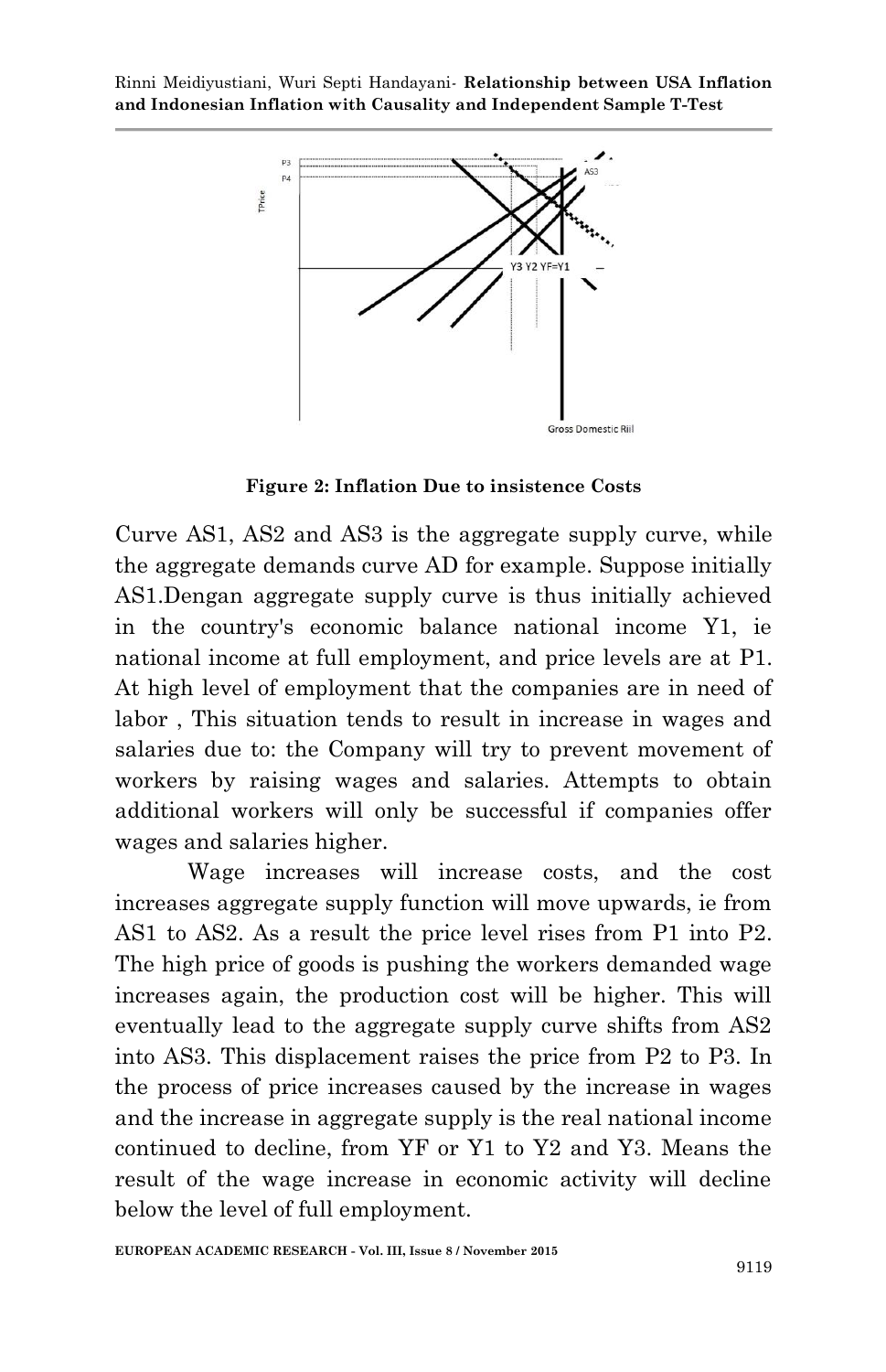In the above curve assumed wage increases do not lead to a rise in demand agregat. In practice, wage increases may also be followed by a rise in real aggregate demand. If this situation applies, the price increase will be faster and employment does not decline. Suppose after becoming AS2 AS1, aggregate demand AD turned into AD1.Akibar from this change in use full employment, but the price level is higher than P2. If the new prevailing wage increases, aggregate supply will move from AS2 to AS3. Had this been followed by a rise in aggregate demand into AD2 the full employment level was still achieved, but the prices will reach a higher level than P3 is P4.

### *Imported inflation*

Inflation imported or Imported Inflation is an increase in the price which is strongly influenced by the level of prices that occurred on imported goods, so the rise in prices of these items will greatly impact on the increase in the prices of goods in the country. One example that has ever happened, namely the increase in world oil prices in the 1970s which led to the increase in production costs, and increased production costs resulting in price increases-price.Increase the high oil prices (from US \$ 3.00 in 1973 to US \$ 12.00 in 1974) causing the problem of stagflation. "Stagflation is describing a state where economic activity has declined, unemployment higher and at the same time the process of rising prices is increasing rapidly". (Sadono Sukirno, 2004; 336)



**Figure 3 : Imported inflation**

**EUROPEAN ACADEMIC RESEARCH - Vol. III, Issue 8 / November 2015**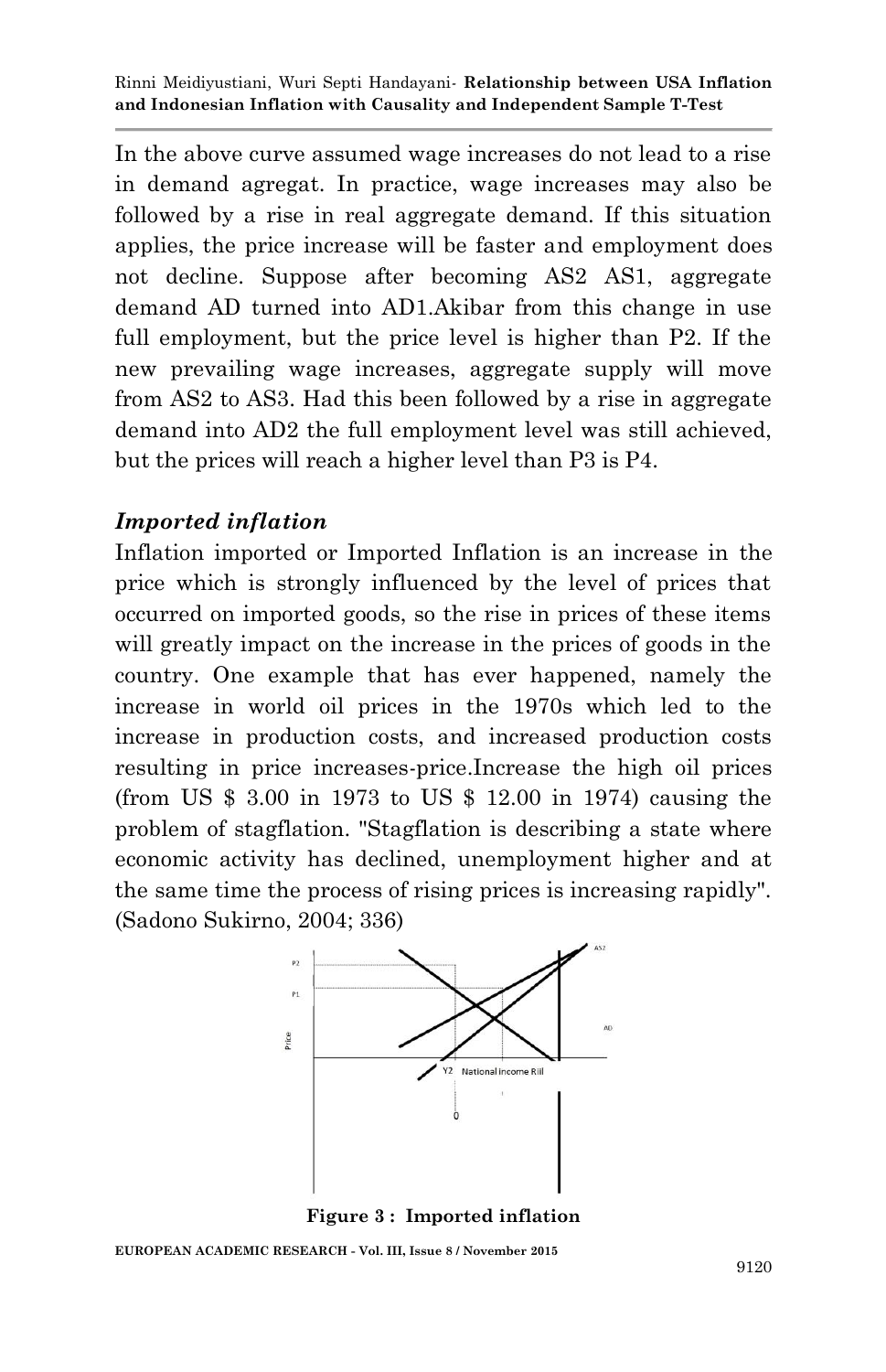Aggregate demand in the economy is AD while initially there AS1. Thus it aggregate supply in the beginning of national income is Y1. Figure above shows this revenue achieved under the full employment income (YF), the number of unemployed is high. The increase in the price of imported goods is essential in many industries resulting in rising production costs, and this is so will result in the displacement of the aggregate supply curve becomes AS2 AS1. Revenues decreased from Y1 to Y2 while the price level rises from P1 into P2. This means simultaneously economy facing problems of inflation and unemployment bad. Expert in economists call this circuitry designation stagflation, which is an acronym of stagnation and inflation.

When a company is still experiencing growing demand, the company will seek to increase production with fig give higher wages to their employees and to hire new ones, with the offer of a higher payment has resulted in increased production costs that ultimately led to increases in the prices of various goods.

Meanwhile, based on Bank Indonesia in The New Monetary Policy Framework states that "Inflation occurs because of pressure from the supply side (cost push Inflation), on the demand side (demand pull Inflation), and also of inflation expectations". (Bank Indonesia in Inflation Targeting Framework). "Cost Push Inflation or inflation stemming from the supply side can be caused by the depreciation of the exchange rate, the impact of inflation abroad, especially countries trading partner, increased commodity prices were regulated by the government (administered prices), and the case of negative supply shocks due to natural disasters and disruption of distribution channels ". (Bank Indonesia in Inflation Targeting Framework). For inflation from the supply side, it is usually can not directly "touched" by the Bank's monetary policy Indonesia. This is because the supply side is influenced by external factors that can not be controlled by Bank Indonesia.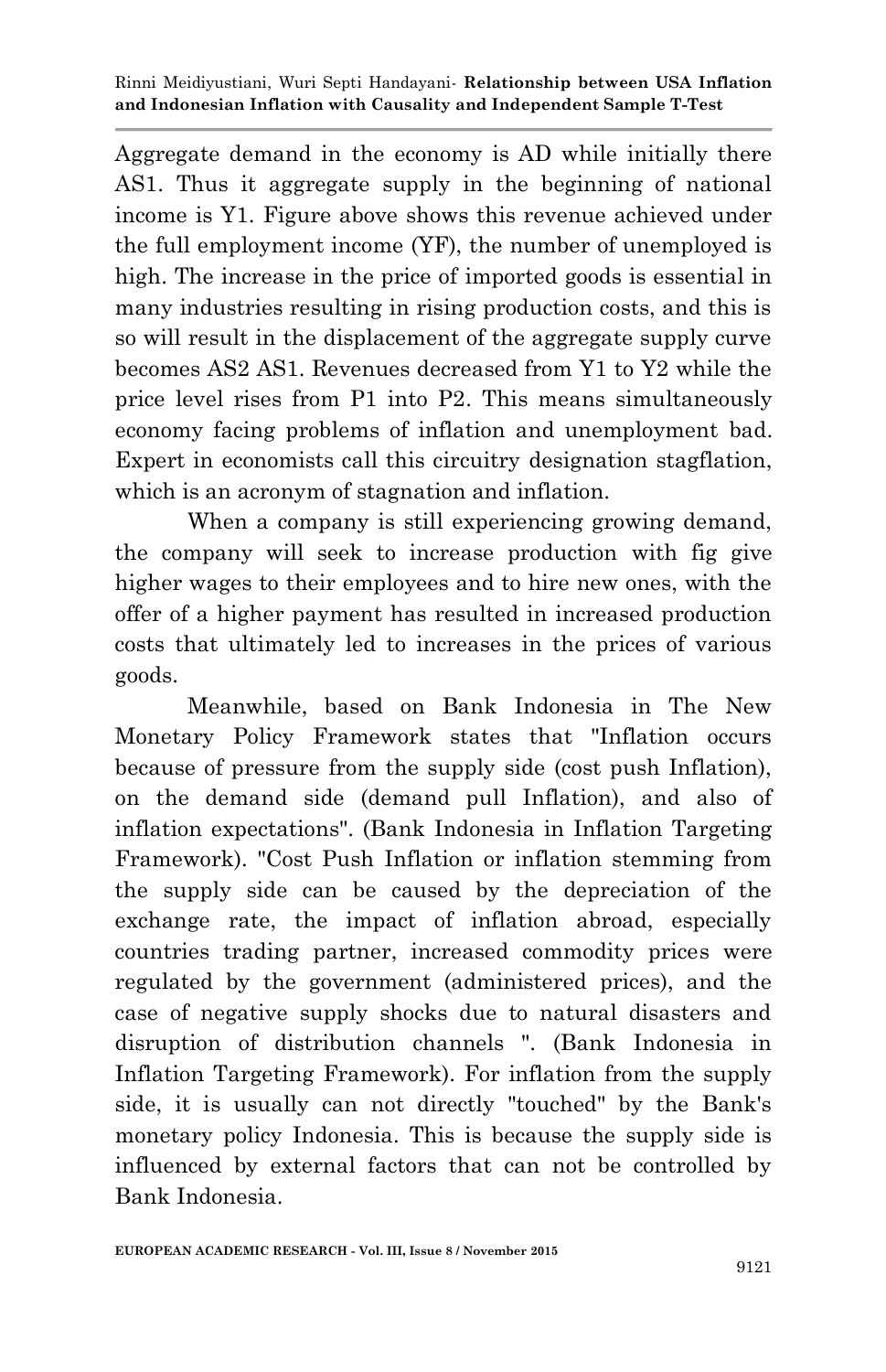"Demand pull inflation or derived from the demand side is the high demand for goods and services relative to availability. In the macroeconomic context, this condition is illustrated by real output exceeds potential output or total demand (aggregate demand) is greater than the capacity of the economy ". (Bank Indonesia in Inflation Targeting Framework).

Inflation comes from the demand side can be controlled by the policy of Bank Indonesia, by controlling the level of demand for goods by using monetary policy instruments, and which are by the way interest rate or BI Rate. The latter factors causing inflation according to Bank Indonesia is due to inflation expectations, "Expectations Inflation is inflation arising from people's behavior and economic behavior are more likely to be adaptive or forward looking". (Bank Indonesia in the Inflation Taegting Framework)

Inflation expectation is reflected in the behavior of price formation at the level of producers and traders, especially on the eve of the religious holidays (Eid, Christmas and New Year) and determination of Minimum Wage (UMR).

## **Measurement of Inflation**

Many ways are used to measure the rate of inflation, such as by use: General Price, figures GNP deflator, CPI (Consumer Price Index), Over The Expected price, and the price index of the Interior and Foreign Affairs. (Dwi Eko Waluyo, 2003; 120-122)

## **Measurements Using the General Price**

Common ways used to calculate inflation is the general price figures (general price). With the formulation as follows:

$$
LI_{t} = \frac{HU_{t} - HU_{t-1}}{HU_{t-1}}
$$

 $LIt = Inflation in year t$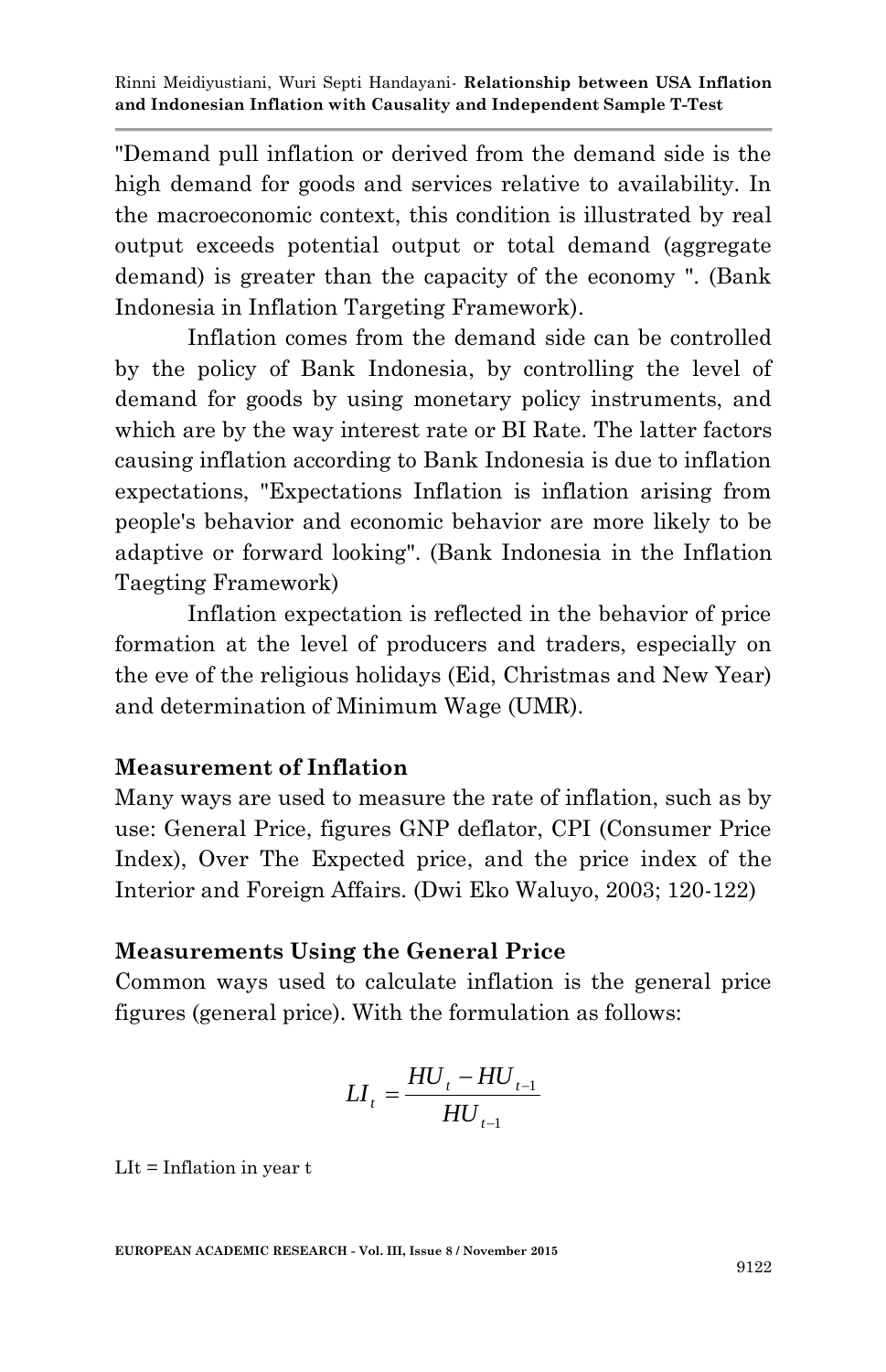However, in many empirical studies, especially in developing countries, economic analysts are often faced with a difficulty to get figures common price. Different ways to get the estimated price of the public and the inflation rate has been widely tested, although sometimes the interpretations with each other and produce a number of different influences.

Calculation using deflator figures Gross National Product (GNP deflator).

This method uses the following formula:

$$
AD = \frac{Yb}{Yk}
$$

NO = figures GNP deflator  $Yk = GNP$  according to current prices. Yk = GNP according to consumer prices.

Then to calculate the rate of inflation is to use a formulation as follows:

$$
LI_{t} = \frac{AD_{t} - AD_{t-1}}{AD_{t-1}}
$$

Lit  $=$  Inflation in period t. ADT = figures GNP deflator in period t. ADT-1 = figures GNP deflator period t-1.

The downside of this method is the difficulty of GNP deflator figures obtained monthly, quarterly, semiannual. So we only have figures deflator and the rate of annual inflation.

### **Calculation Method with the Consumer Price Index**

This approach is most widely used in calculating inflation. This is due to the Consumer Price Index data can be obtained in the form of monthly, quarterly or yearly. For Indonesia CPI data

**EUROPEAN ACADEMIC RESEARCH - Vol. III, Issue 8 / November 2015**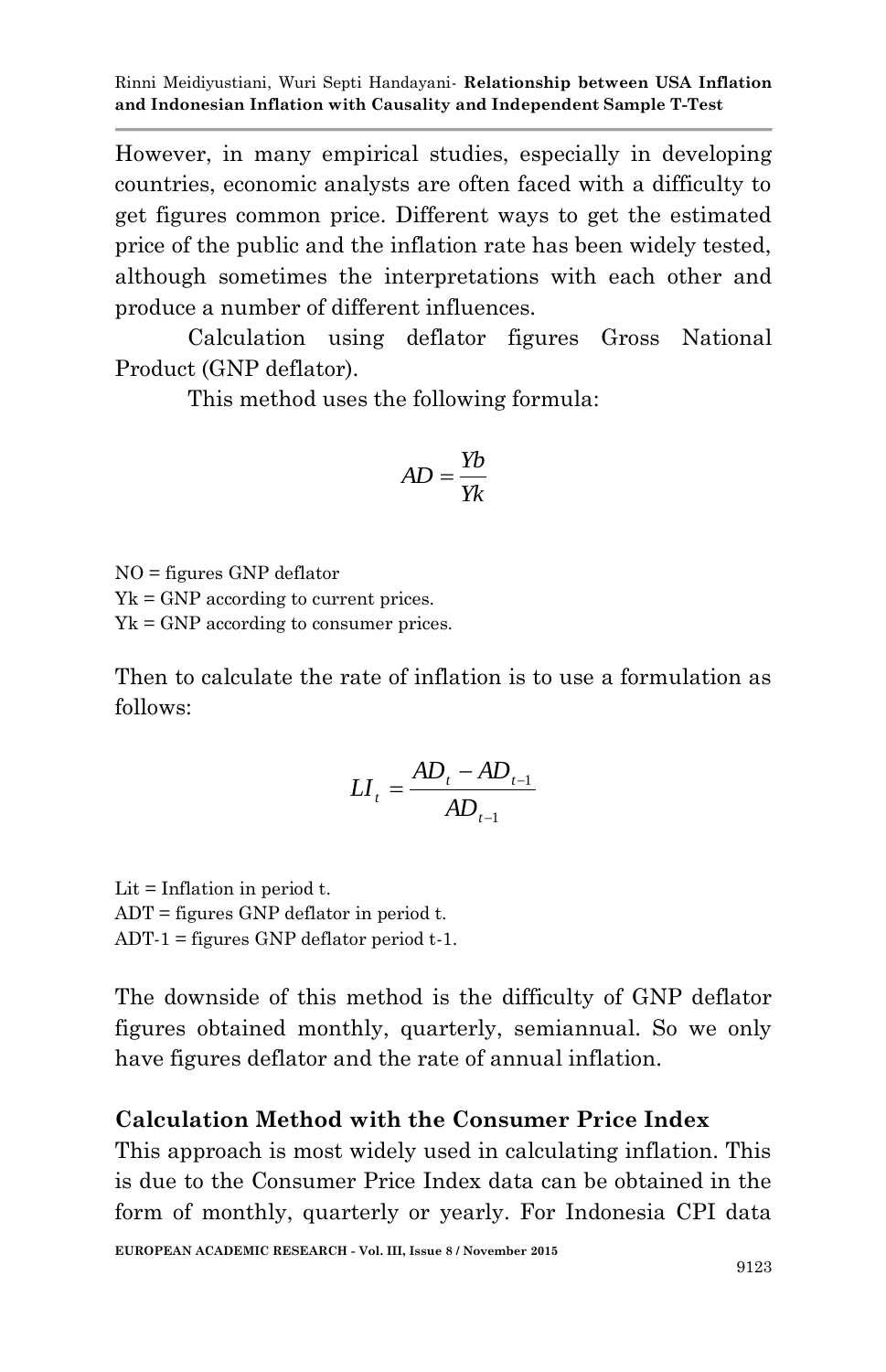quite easily be obtained either from the BPS report, the central bank or other institution.

Model of the Consumer Price Index (CPI) is as follows:

$$
LI_{t} = \frac{IHK_{t} - IHK_{t-1}}{IHK_{t-1}} \times 100
$$

Lit  $=$  Inflation in period t. CPI = Consumer Price Index period t. IHKt-1 = Consumer Price Index period t-1

## *Calculation Method Based Upon Prices Expected*

This method focuses on the calculation of prices and the rate of inflation in the period that applies, and which highlighted the role of prices is expected in the coming period. To calculate it is the following formula :

$$
LI_t^e = \frac{H_e t + 1 = H_t}{H_t} \, \text{X100}
$$

 $LI_t^e$  = The inflation rate expected in year t.

 $H_{t-1}^e$  Expectations on price in year t + 1.

 $H_t$  = On the prices prevailing at year t.

Gurley has tried to calculate the price expectations with the inflation rate in Indonesia. Problems encountered in the determination on the price expectations is difficult to observe the behavior of the public and the government in the economy.

# **Calculation with Price Index of the Interior and Foreign Affairs**

The formula used is: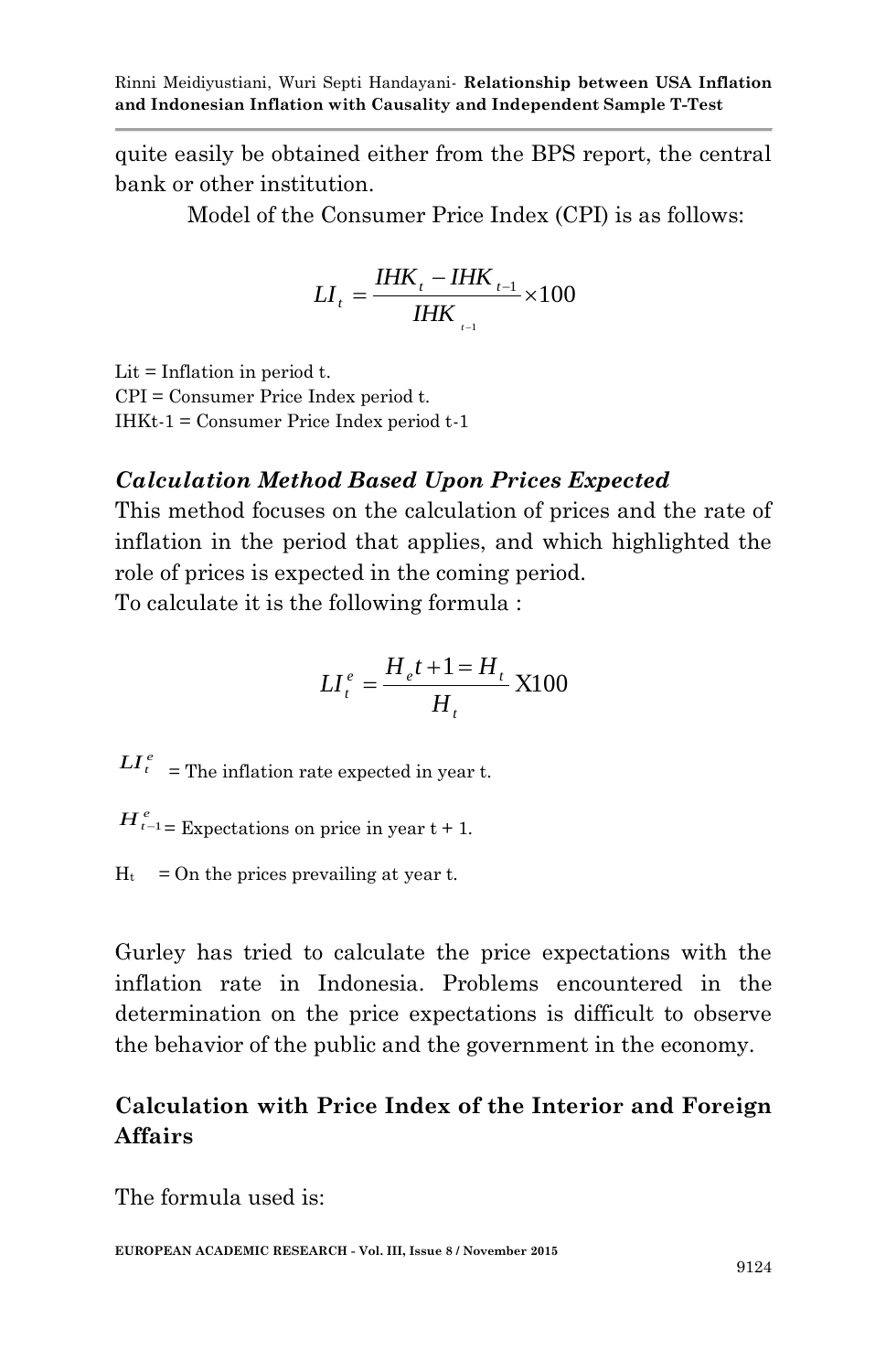IHDN IHU =  $a + (1-a)$  IHLN IHU = General Price Index. IHDN = Index of the Interior IHLN = Foreign Price Index. A = The amount of donations influence the domestic price index of the general price index.

Difficulties encountered in this case is to determine the price index of the Interior and its proportion of the General Price Index. So far cost Export Price Index is used as an approach to the Overseas Price Index, but we too do not know the proportion of the General Price Index.

### **RESEARCH METHODOLOGY**

#### *Research Data*

The research data were primarily used by the authors is the inflation data from countries USA and Indonesia during the period with the combination  $N1 = 44$  (4x10 yr) that the data began in March 2002 s / d in December 2012,  $N2 = 32$  (4x8) years) Data from 1999 s / d 2012 and N3 = 22 (4x5 yr  $+$  2) Data from 2006 s / d in 2012.

### *Research Data Analysis Techniques*

This study used a technique or an independent test sample ttest using an alpha level of 5%, before in doing data analysis, data in advance can be processed by the author. But the first test conducted by the authors to determine the effects of both the inflation rate is used granger causality test, that is for the relationship between the two variables that will be examined.

#### *Research Hypothesis*

From the explanation above we can blind study hypothesis as follows :

$$
H0 : \mu1 = \mu2
$$
  
Ha : 
$$
\mu1 \# \mu2
$$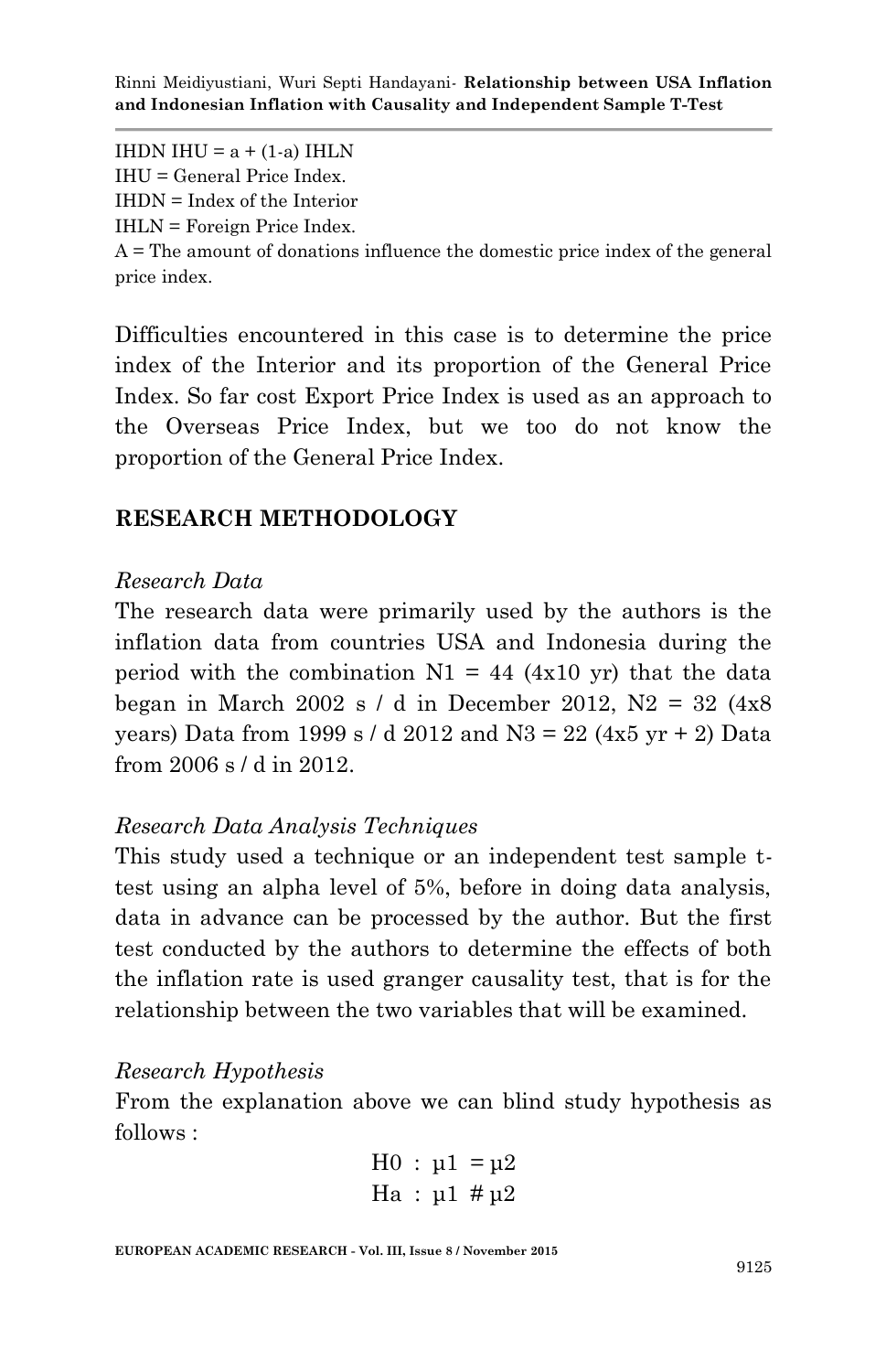The next step is to make decisions by looking at the hypothesis formulated by two-sided test for different test average variance is unknown and the average difference test variance is unknown but considered equal. The decision is to accept H0 if t table is greater than t or t is smaller than t table and reject otherwise.

### **RESULTS AND DISCUSSION**

The following will be carried out a study on the granger causality to see the causality between inflation USA and Indonesia, to quarterly data as given them know.

#### **Table : 1 Result Causality Granger test**

Pairwise Granger Causality Tests Lags: 24

| Null Hypothesis:                                                                    | Obs |                    | F-Statistic Probability |
|-------------------------------------------------------------------------------------|-----|--------------------|-------------------------|
| INF IND does not Granger Cause<br>INF USA<br>INF USA does not Granger Cause INF IND | 100 | 1.33013<br>2.02098 | 0.19376<br>0.01764      |

#### **Sources : Proceed by author**

Visible value granger cause for both variables were not significant, only one variable granger cause significant vraibel US inflation does not granger cause significant, while granger cause the other to the variable Indonesia's inflation is not significant, it is certain that, two-way relationship does not happen, because the only relationship that affects the direction, in other words it can be concluded granger USA Cause Inflation Indonesia. By assuming an alpha level of 5% were used.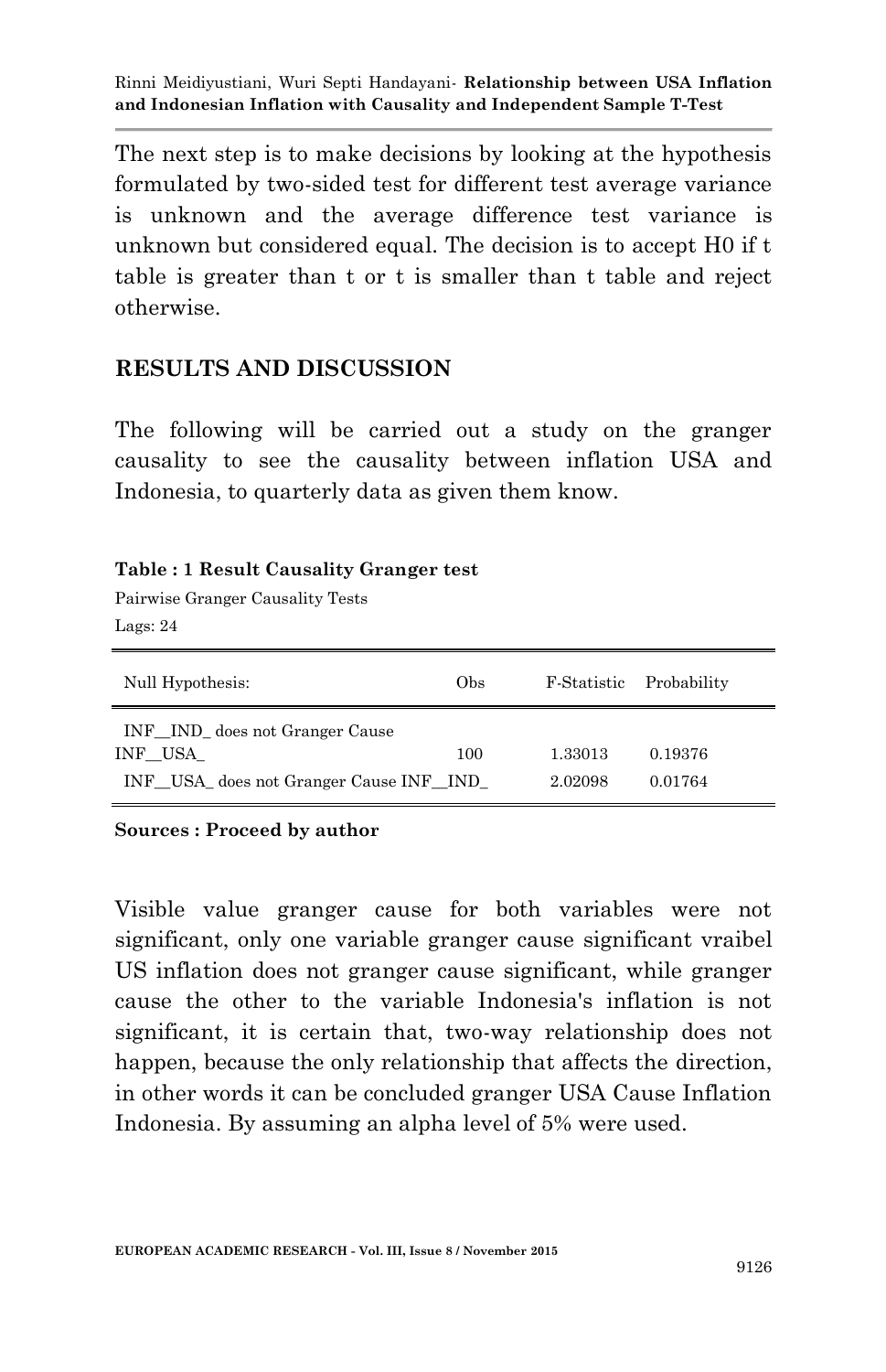In some studies we can obtain data on the variance of the population due to lack of data. For problems like this type of testing that is done is t test that does not require knowledge of the population variance or the sample size is smaller than 30. Tests on the average difference in population by using the t test using the assumption that we do not know the variance of the population. This type of testing at variance between the two populations are assumed equal or can be assumed to be different. If the variance is assumed to be equal, testing is done with the assumption that each population tested had the same variance. Sedangka on test assuming unequal variances, testing was conducted on the assumption that each population has unequal variances. Here we see the results for both types of different test average variance by using  $N1 = 44$ ,  $N2$  and  $N3 =$  $32 = 22$ 

|                              | Variable 1     | Variable 2  |
|------------------------------|----------------|-------------|
| Mean                         | 1.527272727    | 0.565909091 |
| Variance                     | 0.70577316     | 0.355101515 |
| Observations                 | 22             | 22          |
| Pooled Variance              | 0.530437338    |             |
| Hypothesized Mean Difference | $\overline{0}$ |             |
| Df                           | 42             |             |
| t Stat                       | 4.377911623    |             |
| $P(T \le t)$ one-tail        | 3.89654E-05    |             |
| t Critical one-tail          | 1.681952358    |             |
| $P(T \le t)$ two-tail        | 7.79308E-05    |             |
| t Critical two-tail          | 2.018081679    |             |

|  |  | Table: 2 Result Independent t-test two sample |  |  |
|--|--|-----------------------------------------------|--|--|
|--|--|-----------------------------------------------|--|--|

t-Test: Two-Sample Assuming Equal Variances

t-Test: Two-Sample Assuming Unequal Variances

|                              | Variable 1  | Variable 2  |
|------------------------------|-------------|-------------|
| Mean                         | 1.527272727 | 0.565909091 |
| Variance                     | 0.70577316  | 0.355101515 |
| Observations                 | 22          | 22          |
| Hypothesized Mean Difference | 0           |             |
| Df                           | 38          |             |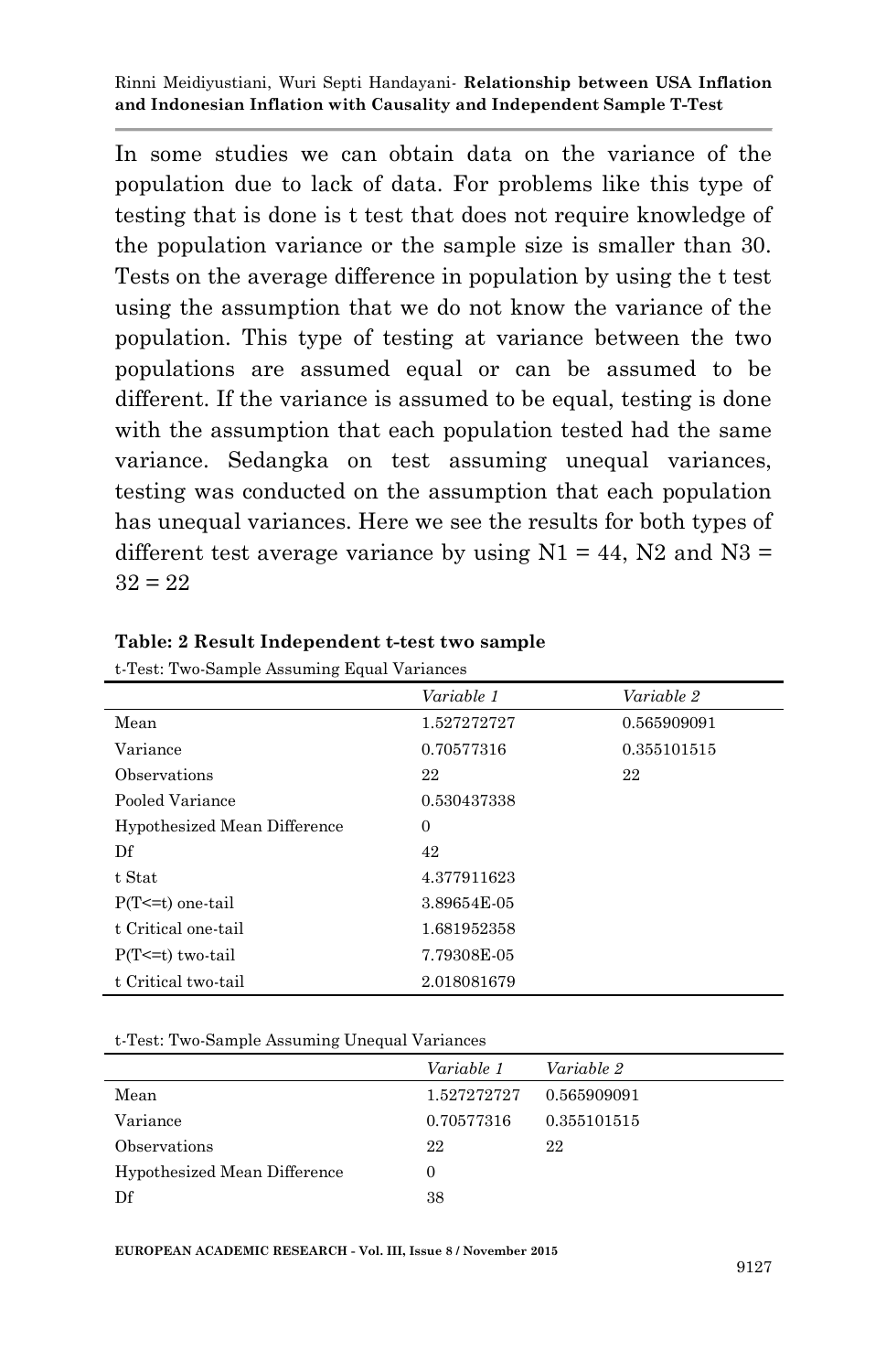| t Stat                | 4.377911623 |  |
|-----------------------|-------------|--|
| $P(T \le t)$ one-tail | 4.53187E-05 |  |
| t Critical one-tail   | 1.685954461 |  |
| $P(T \le t)$ two-tail | 9.06374E-05 |  |
| t Critical two-tail   | 2.024394147 |  |

**Sources : Proceed by author**

We can see the results of these two types of display models of different test average is, assuming that first considered the same variance, while the next one is not considered equal variance assumption. Looks mean and variance for both types of different test looks the same as the average of the mean for each variable 1 and 2 and 0.56 {1.52} and for variance variable 1 and 2 and 0:35 {0.70}. The calculation result t is the same for both types of different test average variance is used that is equal to 4.37. And visible differences occurence results for both types of different test average is in one tail and two tail. It can be concluded reject the hypothesis H0 that t is greater than t table. The conclusion that we can take by using  $N = 44$  that there was an effect of inflation in the United States against inflation in Indonesia.

|                              | Variable 1  | Variable 2  |
|------------------------------|-------------|-------------|
| Mean                         | 1.72        | 0.521333333 |
| Variance                     | 0.630282759 | 0.301694713 |
| Observations                 | 30          | 30          |
| Pooled Variance              | 0.465988736 |             |
| Hypothesized Mean Difference | $\Omega$    |             |
| Df                           | 58          |             |
| t Stat                       | 6.800742771 |             |
| $P(T \le t)$ one-tail        | 3.16475E-09 |             |
| t Critical one-tail          | 1.671552763 |             |
| $P(T \le t)$ two-tail        | 6.32951E-09 |             |
| t Critical two-tail          | 2.001717468 |             |

|  |  | Table: 3 Result Independent t-test two sample |  |  |
|--|--|-----------------------------------------------|--|--|
|--|--|-----------------------------------------------|--|--|

t-Test: Two-Sample Assuming Equal Variances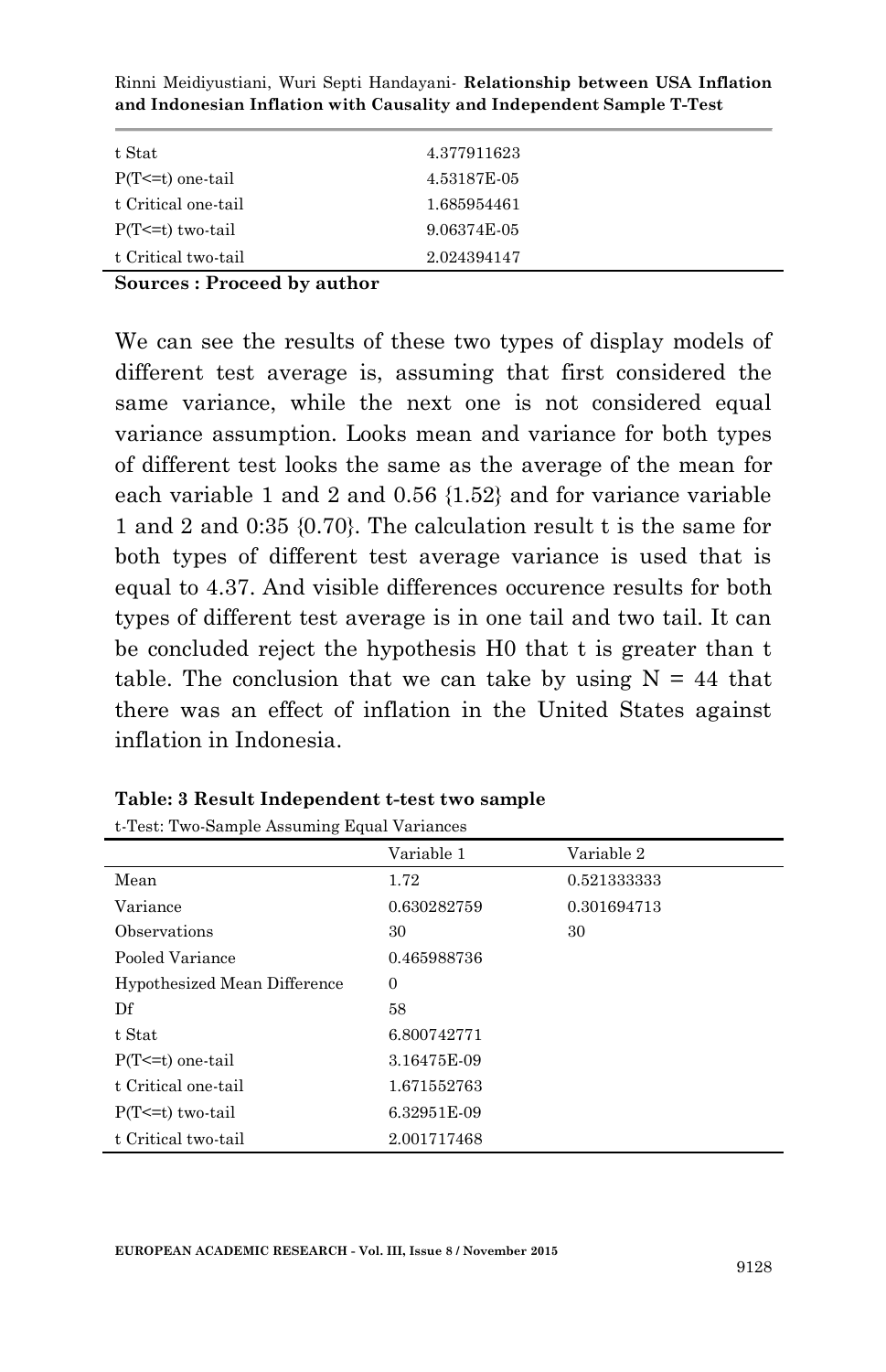| t-Test: Two-Sample Assuming Unequal Variances |             |             |  |
|-----------------------------------------------|-------------|-------------|--|
|                                               | Variable 1  | Variable 2  |  |
| Mean                                          | 1.72        | 0.521333333 |  |
| Variance                                      | 0.630282759 | 0.301694713 |  |
| Observations                                  | 30          | 30          |  |
| Hypothesized Mean Difference                  | $\Omega$    |             |  |
| df                                            | 52          |             |  |
| t Stat                                        | 6.800742771 |             |  |
| $P(T \le t)$ one-tail                         | 5.14316E-09 |             |  |
| t Critical one-tail                           | 1.674689154 |             |  |
| $P(T \le t)$ two-tail                         | 1.02863E-08 |             |  |
| t Critical two-tail                           | 2.006646761 |             |  |

**Sources : Proceed by author**

By using different N we can see the results of these two types of display models of different test average is, assuming that first considered the same variance, while the next one is not considered equal variance assumption. Looks mean and variance for both types of different test average looks the same for each variable 1st and 2nd {0.52} 1.72 and this value is lower than using  $N = 44$  and for variance variable 1 and 2  $(0, 63$  and 0:30} The same is lower than using  $N = 32$ . The calculation result t is the same for both types of different test average variance is used that is equal to 6,80. And seen the results of the differences for both types of different test average is in one tail and two tailnya. But the number one tail and two tailnya lower than using  $N = 44$ . It can be concluded reject the hypothesis H0 that t is greater than t table. The conclusion that we can take by using  $N = 32$  that there was an effect of inflation in the United States against inflation in Indonesia.

#### **Table : 4 Result Independent t-test two sample**

t-Test: Two-Sample Assuming Equal Variances

|              | .           |             |
|--------------|-------------|-------------|
|              | Variable 1  | Variable 2  |
| Mean         | 1.737727273 | 0.526818182 |
| Variance     | 0.624710994 | 0.301310571 |
| Observations | 44          | 44          |

**EUROPEAN ACADEMIC RESEARCH - Vol. III, Issue 8 / November 2015**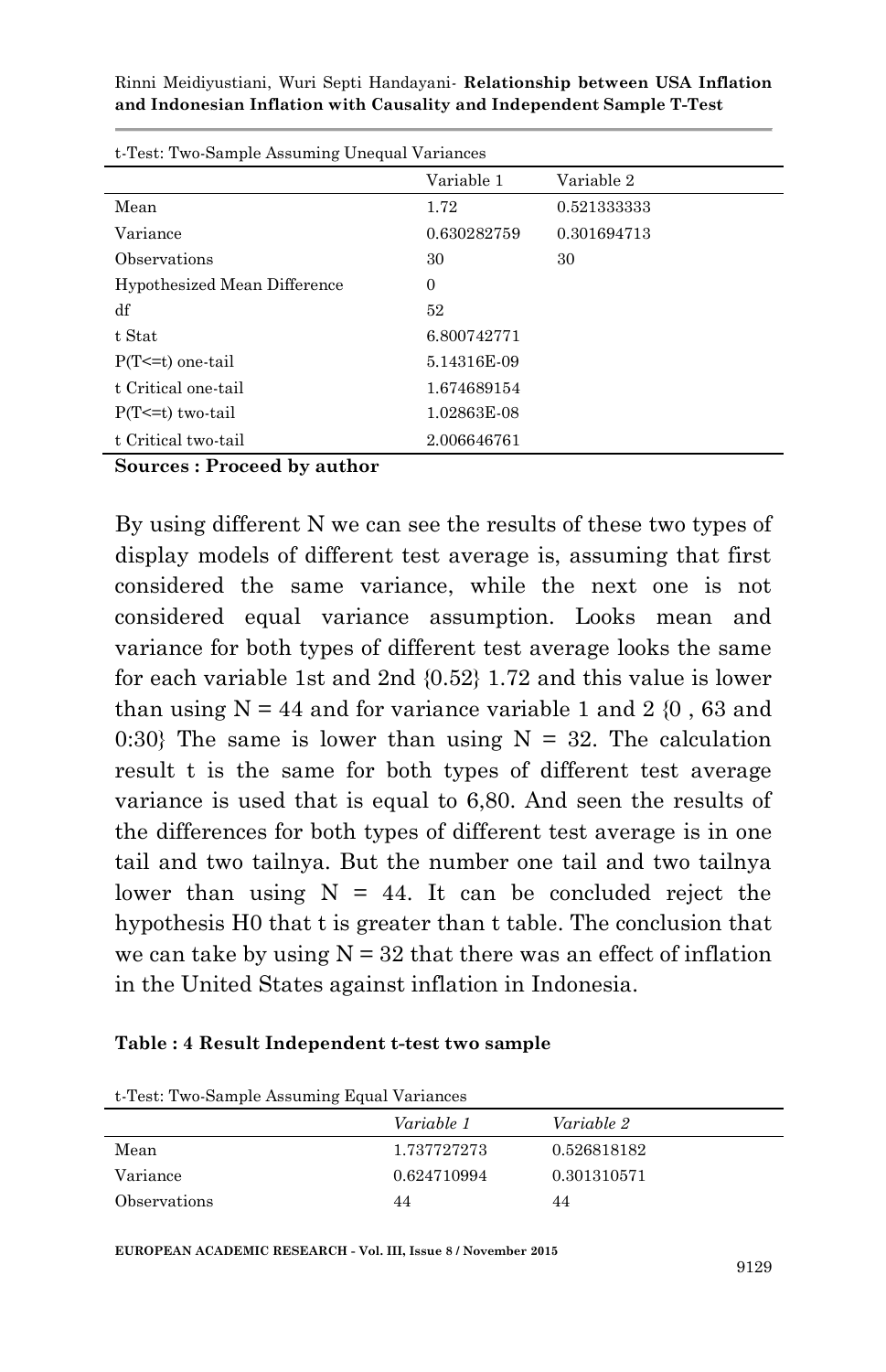| Pooled Variance              | 0.463010782 |
|------------------------------|-------------|
| Hypothesized Mean Difference | 0           |
| Df                           | 86          |
| t Stat                       | 8.346940693 |
| $P(T \le t)$ one-tail        | 5.2424E-13  |
| t Critical one-tail          | 1.66276545  |
| $P(T \le t)$ two-tail        | 1.04848E-12 |
| t Critical two-tail          | 1.987934166 |

t-Test: Two-Sample Assuming Unequal Variances

|                              | Variable 1     | Variable 2  |
|------------------------------|----------------|-------------|
| Mean                         | 1.737727273    | 0.526818182 |
| Variance                     | 0.624710994    | 0.301310571 |
| Observations                 | 44             | 44          |
| Hypothesized Mean Difference | $\overline{0}$ |             |
| df                           | 77             |             |
| t Stat                       | 8.346940693    |             |
| $P(T \le t)$ one-tail        | 1.09046E-12    |             |
| t Critical one-tail          | 1.664884538    |             |
| $P(T \le t)$ two-tail        | 2.18092E-12    |             |
| t Critical two-tail          | 1.991254363    |             |

**Sources : Proceed by author**

Now we see the results of these two types of display models of different test average is, assuming that first considered the same variance, while the next one is not considered equal variance assumption. By using a smaller  $N$   $N = 22$ . Assumptions for the same mean and variance analysis with  $N =$  $32$  and  $N = 44$ . It can thus be concluded reject the hypothesis H0 that t is greater than t table. The conclusion that we can take by using  $N = 22$  that there was an effect of inflation in the United States against inflation in Indonesia.

### **CONCLUSION**

From the data analysis has been conducted shows that the rate of inflation that occurred in the US or effect on or affect inflation in Indonesia. By using an alpha level of 5% and the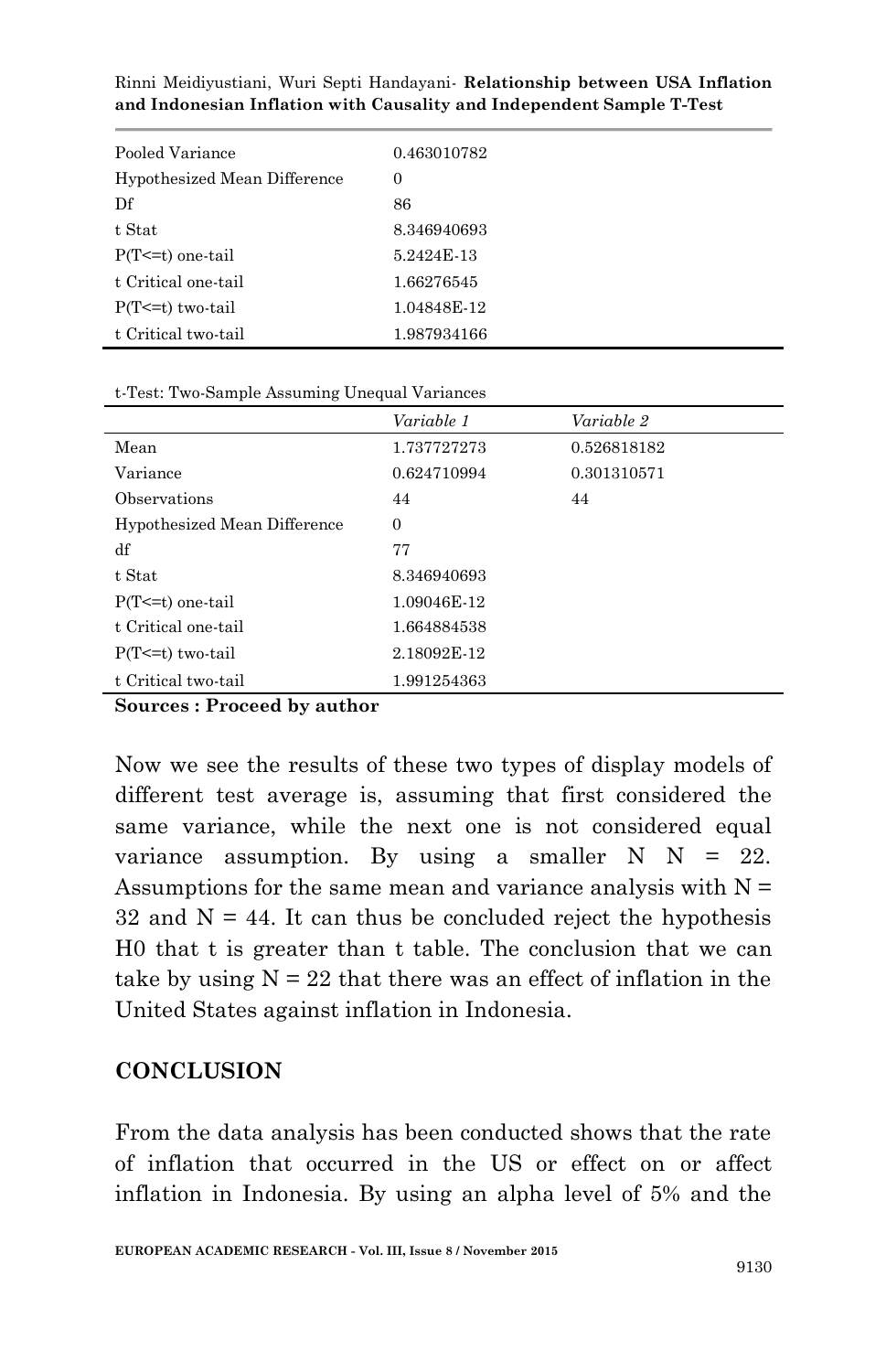amount of data that is different for each different test average is done seen the results that reject the hypothesis H0. If we review of the theoretical basis or a literature review, the authors categorize events or causes of American inflation could affect the inflation that occurred in Indonesia due to inflation imported or Imported Inflation.

Imported Inflation is an increase in the price which was strongly influenced by the level of prices that occurred on goods imported (such as the increase in the value or the rate of inflation in the United States which led to), so the rise in prices of these items will greatly impact on the increase in the prices of goods in the country (increase in inflation that occurred in Indonesia). One such example that is mentioned in the literature is or ever there was an increase in world oil prices in the decade of the 1970s, causing all components to be increased. The increase in oil prices are high (of US \$ 3.00 in 1973 to US \$ 12.00 in 1974) led to stagflation problem. "Stagflation is describing a state where economic activity has declined, unemployment higher and at the same time the process of rising prices is increasing rapidly". (Sadono Sukirno, 2004; 336)

## **BIBLIOGRAPHY**

1. Sjahrir, Moneter, Perkreditan dan Neraca Pembayaran, Persoalan Ekonomi Indoensia, Pustaka Sinar Harapan, Jakarta, Edisi terbaru.

2. Insukindro, Ekonomi Uang dan bank, Teori dan Pengalaman di Indonesia, diterbitkan oleh BPFE, Yogyakarta, 1995.

3.Boediono, Ekonomi Internasional, Edisi Pertama, BPFE, Yogyakarta, 1994.

4.Tamburan, Tulus T,H., Perekonomian Indonesia, Ghalia Indonesia, Jakarta, 1996.